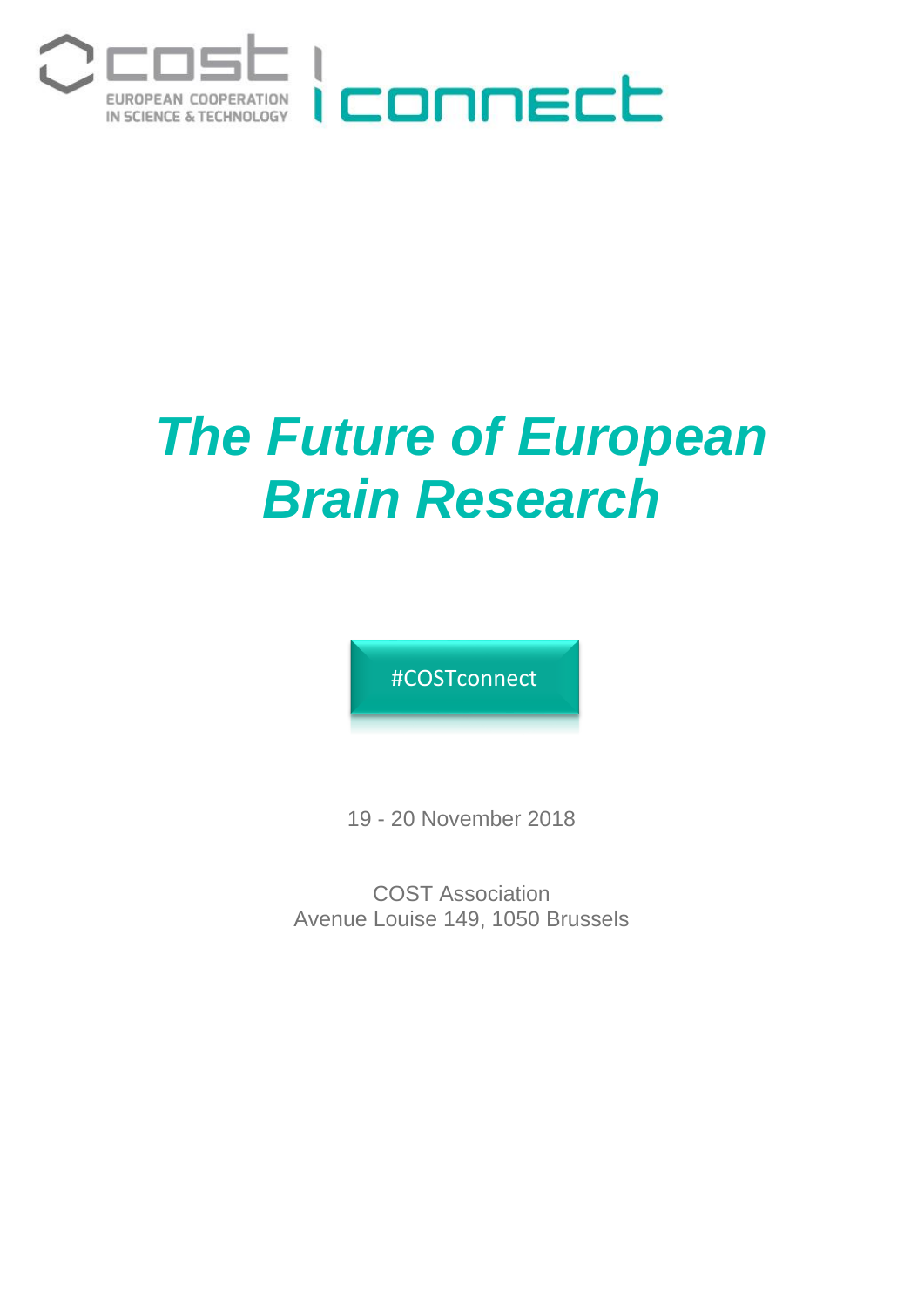

## **BACKGROUND**

One of the great scientific challenges is to understand the human brain and its complexity. Brain disorders (mental and neurological disorders) represent 35% of Europe's total diseases burden and a study carried out in 2010 estimated that this burden has a global cost of 800 billion euros in Europe a whole<sup>1</sup>, it is needed to enhance cross-border cooperation building on complementarities and coordination in research to avoid duplication of efforts and accelerate results.

While advances in neuroscience and neurotechnology offer major opportunities for health innovation and societal benefit, they also present key challenges and barriers to effective integration of research and policy results. This COST Connect will provide a platform for fostering common understandings across various research initiatives in the field of brain research. The event aims to identify and address knowledge gaps in brain research and coordinate research and innovation activities at a European level, by bringing together relevant stakeholders to provide relevant perspectives and share good practices. An important objective is to enhance collaboration between researchers, innovators and policy makers from the fields of neuroscience, psychiatric genetics, psychosocial research, psychiatry, psychology, medical genetics, molecular sciences, chemistry, computing and robotics.

This COST Connect will provide an opportunity for leaders from across sectors to discuss and assess various aspects of innovation in the field, with the objective to improve and accelerate policy impact of research and innovation results in the area. Following an interactive format, participants are encouraged to explore possible recommendations on future research agendas in the field of brain research to provide targeted advice for policy-makers with regard to the upcoming discussions on Horizon Europe. In this context topics for discussion could include translating outstanding and clinically relevant projects into medically-valuable applications; exploring lead structures for drug development, offering valuable new opportunities for European pharmaceutical research and industry; strengthening information systems, evidence and research for brain research and related policy fields.

COST has been creating networks of excellence in all scientific fields for more than 45 years, where knowledge is widely shared among different types of specialists, using bottom-up principles. Participants are active in various disciplines and include a variety of companies and stakeholders such as European and international organisations. COST nourishes free and open spaces where people and ideas can grow. This helps to internationalise the scientific community and leads to true breakthroughs in science and technology in Europe and beyond.

COST allows researchers and scholars to create interdisciplinary networks, the so-called 'COST Actions', where they can develop their own ideas. COST Actions are completely bottom-up and implement workshops and conferences, training schools, short-term scientific missions and dissemination activities.

#### **OBJECTIVES OF THE WORKSHOP**

COST organises this highly interactive COST Connect event series to bring together representatives of COST Actions as well as scientific communities, stakeholders and policy makers working on the broader topic of brain research.

The event will help to:

- Strengthen effective leadership and governance for brain research;
- Fight against dispersion of resources and fragmentation of research activities;
- Support the cooperation of COST Actions with relevant stakeholders in the field of brain research;

**.** 

<sup>1</sup> Gustavsson et al., 2011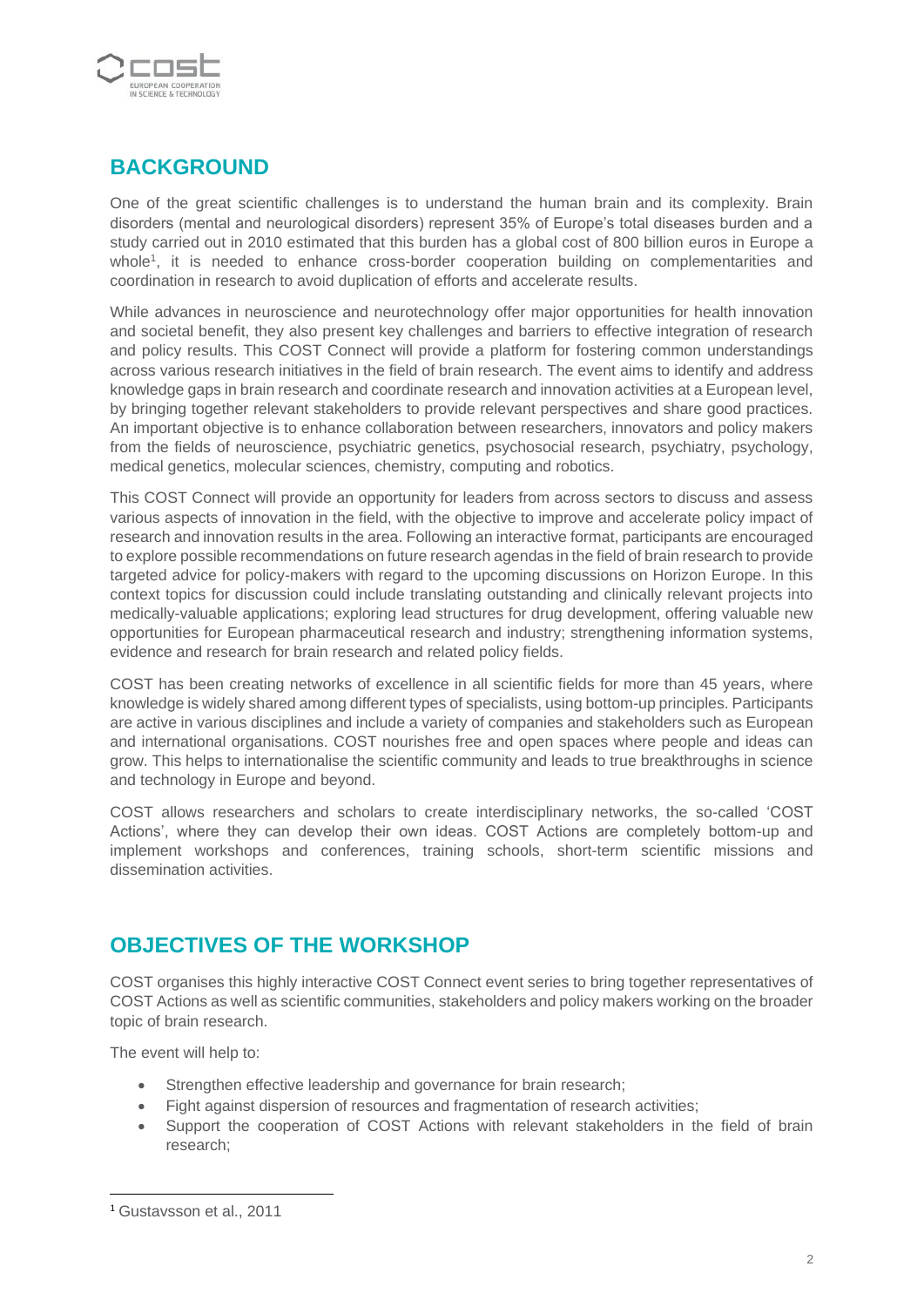

- Encourage collaborations between relevant stakeholders and trigger alignment of resources to develop research and innovation on brain research;
- Promote synergies between activities funded through other EU programmes;
- Provide networking opportunities for all partners involved;
- Promote joint activities including proposition for open calls;
- Propose effective mechanisms for data sharing and knowledge exchange.

In this particular case, the potential questions to be answered are structured around the identification of future research cooperation and funding opportunities, the promotion of COST Actions strategic research roadmaps and the identification of priorities for Horizon Europe. Furthermore, the discussions will build on COST experiences, bridging the research and innovation divide in Europe.

#### **INVITED PARTICIPANTS**

Invited participants include:

- COST Actions relevant to the topic
- Horizon 2020 projects relevant to the topic
- Policy and Programme Officers of European Commission Directorates-General RTD, CONNECT and JRC
- Relevant Members of the European Parliament
- COST Scientific Committee Members and COST Senior Officials
- Representatives from EU Joint Programme Neurodegenerative Disease Research
- Representatives from the Innovative Medicine Initiative
- Representatives from the FET Flagship Initiative 'The Human Brain Project'
- Representatives from the KIC Health
- Representatives from the European Federation of Neurological Associations (EFNA)
- Representatives from the European Psychiatric Association
- Academic sector stakeholders, NCPs and representatives from the national policy system

#### **METHODOLOGY**

The methodology of the workshop is based on the concept of the "Pro Action Café", which is a methodology allowing for creative and inspiring conversations. Participants are invited to share their questions (around projects – seed ideas) and obtain group input (deeper questions – knowledge – experience) from others. A Pro Action Café is an innovative yet simple methodology for hosting conversations about questions, projects, and concerns that matter to the attendees.

In a Pro Action Café, topics are brought forward by participants themselves. There is no set agenda, only overall guiding questions and "setting-the-scene" presentations with the intention of deepening the learning process of everyone.

Short setting-the-scene presentations provide a possibility for COST and stakeholders to bring in key information relevant for the discussion and suggest questions to be discussed. After the introduction and the setting the scene presentations parts, there are three rounds of conversation in café style – each guided by a few generic questions to help to dig into the subject and narrow down the ideas.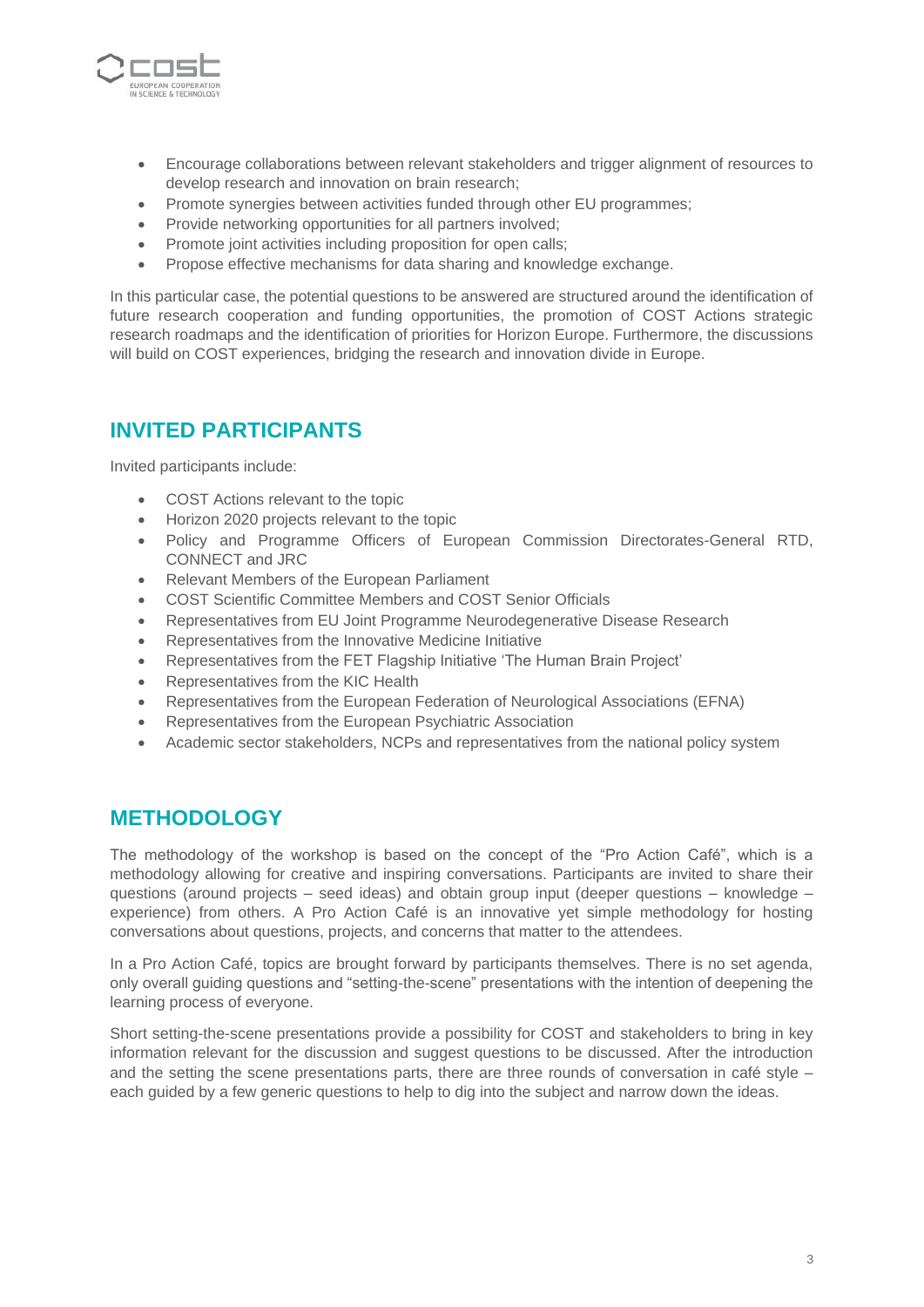

# **DRAFT AGENDA – 19 NOVEMBER 2018**

| Networking lunch                                                                                                                                                                                                                                                                                     | $12.00 - 13.00$ |
|------------------------------------------------------------------------------------------------------------------------------------------------------------------------------------------------------------------------------------------------------------------------------------------------------|-----------------|
| Introduction and welcome<br>Welcome words by the organizers                                                                                                                                                                                                                                          | $13.00 - 13.15$ |
| 2 Welcome round and check-in<br>All participants briefly introduce their work                                                                                                                                                                                                                        | $13.15 - 13.45$ |
| 3. Setting the Scene<br>Brief input on the current state-of-play                                                                                                                                                                                                                                     | $13.45 - 15.00$ |
| Coffee break                                                                                                                                                                                                                                                                                         | $15.00 - 15.20$ |
| 4. Announcing, discussing and selecting questions<br>People bring forward their question with the offer to host a discussion<br>table. After all tables have been chosen by someone sharing a question,<br>the other participants are invited to think about which table they want to<br>join first. | $15.20 - 16.00$ |
| 5. Pro-Action Café Round 1: What is the quest behind the question<br>Every participant is invited to challenge the table host and different facets<br>of the question are explored.                                                                                                                  | $16.00 - 17.00$ |
| 6. Pro-Action Café Round 2: What is missing<br>The participants aim to make the picture more complete, redefine and<br>deepen the discussion on the question (e.g. questions not asked yet,<br>perspectives or options not considered yet).                                                          | $17.00 - 18.00$ |
| Social dinner                                                                                                                                                                                                                                                                                        | 19.30           |

# **DRAFT AGENDA – 20 NOVEMBER 2018**

| Welcome breakfast                                                                                                                                                      | $08.30 - 09.00$ |
|------------------------------------------------------------------------------------------------------------------------------------------------------------------------|-----------------|
| <b>Pro-Action Café Round 3: What is next</b><br>What did we learn? What next steps will each of us take? What are<br>possible actions?                                 | $09.00 - 10.00$ |
| Coffee break                                                                                                                                                           | $10.00 - 10.20$ |
| 8. Presentation of results<br>Wrap up of the results by the hosts of the tables                                                                                        | $10.20 - 11.15$ |
| Next steps and closing of the meeting<br>9.<br>Brief input from high-level policy maker in the field (MEP) and COST on<br>the next steps, feedback by all participants | $11.15 - 12.15$ |
| Lunch                                                                                                                                                                  | 12.15           |